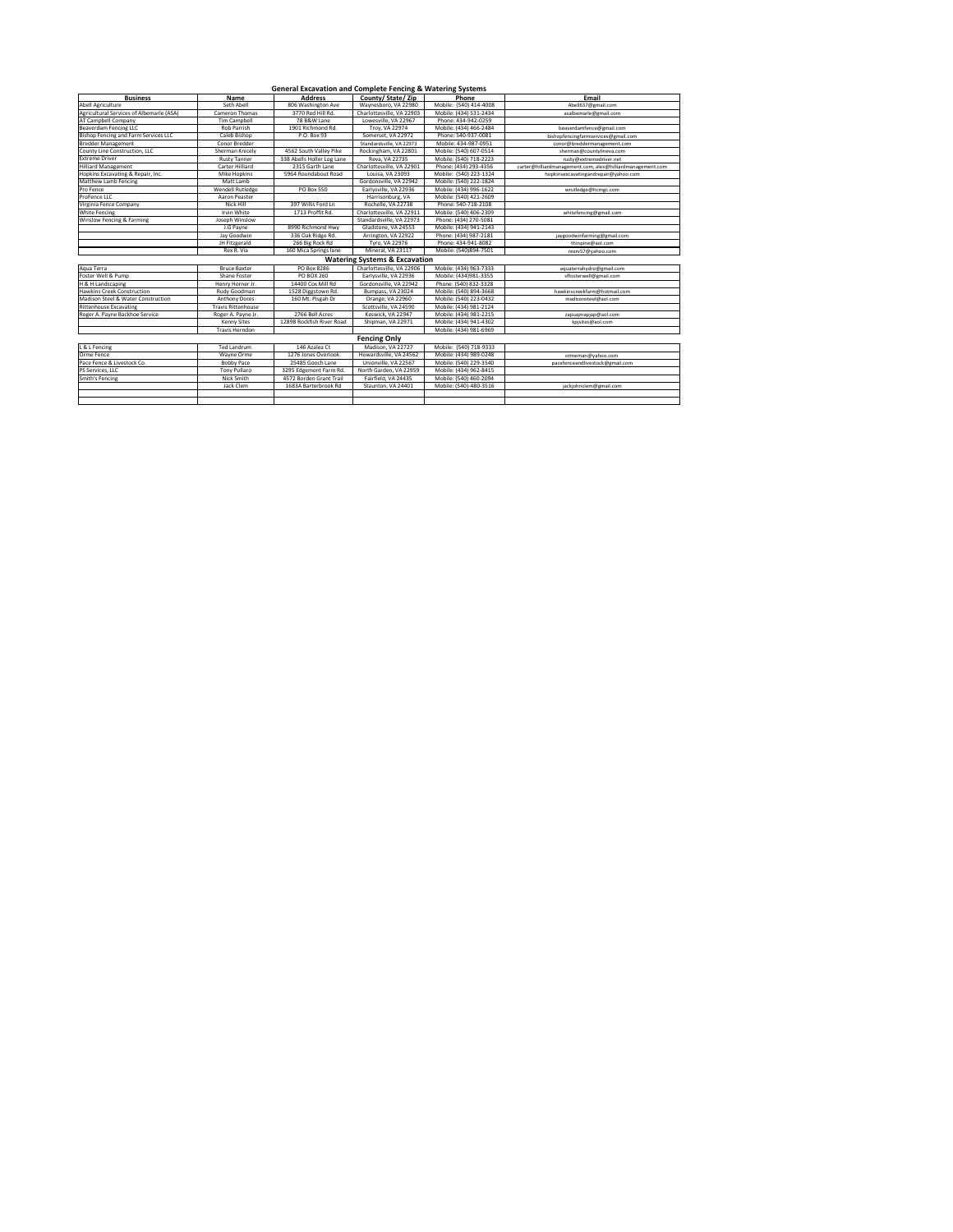| <b>Business</b>               | <b>Name</b>       | <b>Address</b>         | County/State/Zip     | Phone                  | Email                      |
|-------------------------------|-------------------|------------------------|----------------------|------------------------|----------------------------|
| County Line Construction, LLC | Sherman Knicely   | 4562 South Valley Pike | Rockingham, VA 22801 | Mobile: (540) 607-0514 | sherman@countylineva.com   |
| Louisa Engineering, Inc       | John H. Nedza, PE | 847 Jouett School Rd   | Mineral, VA 23117    | Phone: (804)512-4865   | john@louisaengineering.com |
| Salmon Masonry, Inc           | Michael J. Salmon | 14640 Jefferson Hwy    | Bumpass, VA 23024    | Phone: (804)556-7101   |                            |
| Tractor Works, LLC            | Derek Trimingham  | <b>PO Box 262</b>      | Free Union, VA 22940 | Mobile: (434)960-2469  | pdtva@aol.com              |

| Agricultural Services of Albemarle (ASA) | Cameron Thomas | 3770 Red Hill Rd.    | Charlottesville, VA 22903 | Mobile: (434) 531-2434 | asalbemarle@gmail.com                  |
|------------------------------------------|----------------|----------------------|---------------------------|------------------------|----------------------------------------|
| Hopkins Excavating & Repair, Inc.        | Mike Hopkins   | 5964 Roundabout Road | Louisa, VA 23093          | Mobile: (540) 223-1324 | hopkinsexcavatingandrepair@yahoo.com   |
| Miller Concrete Construction             | Darick Miller  |                      | Scottsville, VA 24590     | Phone: (434) 414-2600  | millerconcreteconstruction18@gmail.com |

## **Animal Waste Facilities**

## **Equine Manure Compost Facilities**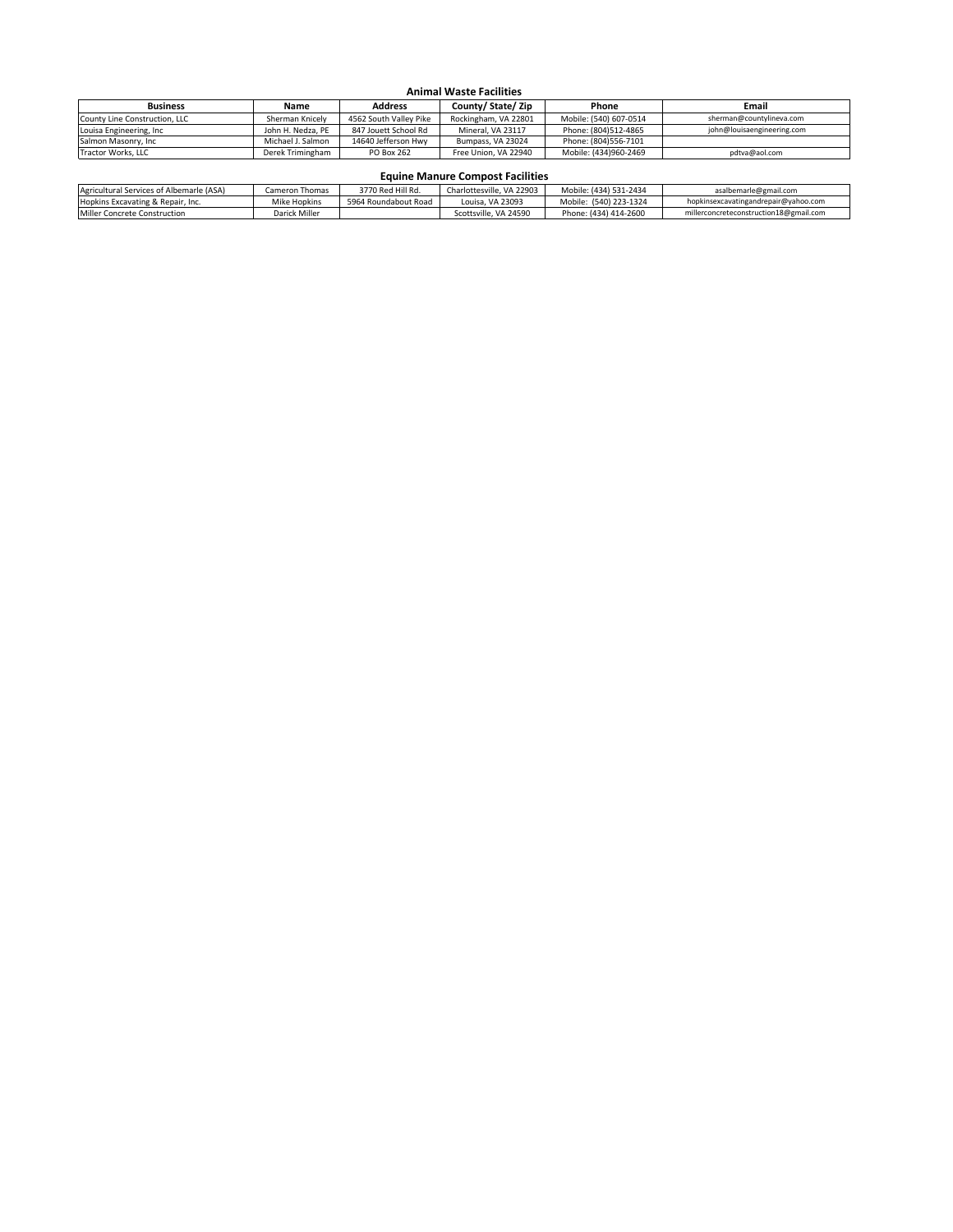| <b>Business</b>                    | <b>Name</b>          | <b>Address</b>        | County/State/Zip          | Phone                   | <b>Email</b>                 |
|------------------------------------|----------------------|-----------------------|---------------------------|-------------------------|------------------------------|
| <b>Contour Construction</b>        | Mark Hutchison       | 1713-2B Allied Street | Charlottesville, VA 22903 | Phone: (434) 981-4988   | contourmark@aol.com          |
| H & H Landscaping                  | Henry Horner Jr.     | 14400 Cox Mill Rd     | Gordonsville, VA 22942    | Phone: (540) 832-3328   |                              |
| <b>Hawkins Creek Construction</b>  | Rudy Goodman         | 1528 Diggstown Rd.    | Bumpass, VA 23024         | Mobile: (540) 894-3668  | hawkinscreekfarm@hotmail.com |
| Madison Steel & Water Construction | <b>Anthony Dores</b> | 160 Mt. Pisgah Dr     | Orange, VA 22960          | Mobile: (540) 223-0432  | madisonsteel@aol.com         |
| Pro Fence                          | Wendell Rutledge     | <b>PO Box 550</b>     | Earlysville, VA 22936     | Mobile: (434) 996-1622  | wrutledge@hcmgc.com          |
| Roger A. Payne Backhoe Service     | Roger A. Payne Jr.   | 2766 Bell Acres       | Keswick, VA 22947         | Mobile: (434) 981-2215  | zapsapnapjap@aol.com         |
| Tractor Works, LLC                 | Derek Trimingham     | <b>PO Box 262</b>     | Free Union, VA 22940      | Mobile: (434)960-2469   | pdtva@aol.com                |
|                                    | <b>Bruce Boxley</b>  | 1379 Bibbs Store Rd   | Louisa, VA 23093          | Phone: (540) 967-2719   | ltboxley@yahoo.com           |
|                                    | Jack Mays            | 716 Williamstown Rd   | Shipman, VA 22971         | Mobile:: (434) 941-6696 |                              |

## **Pond Construction**